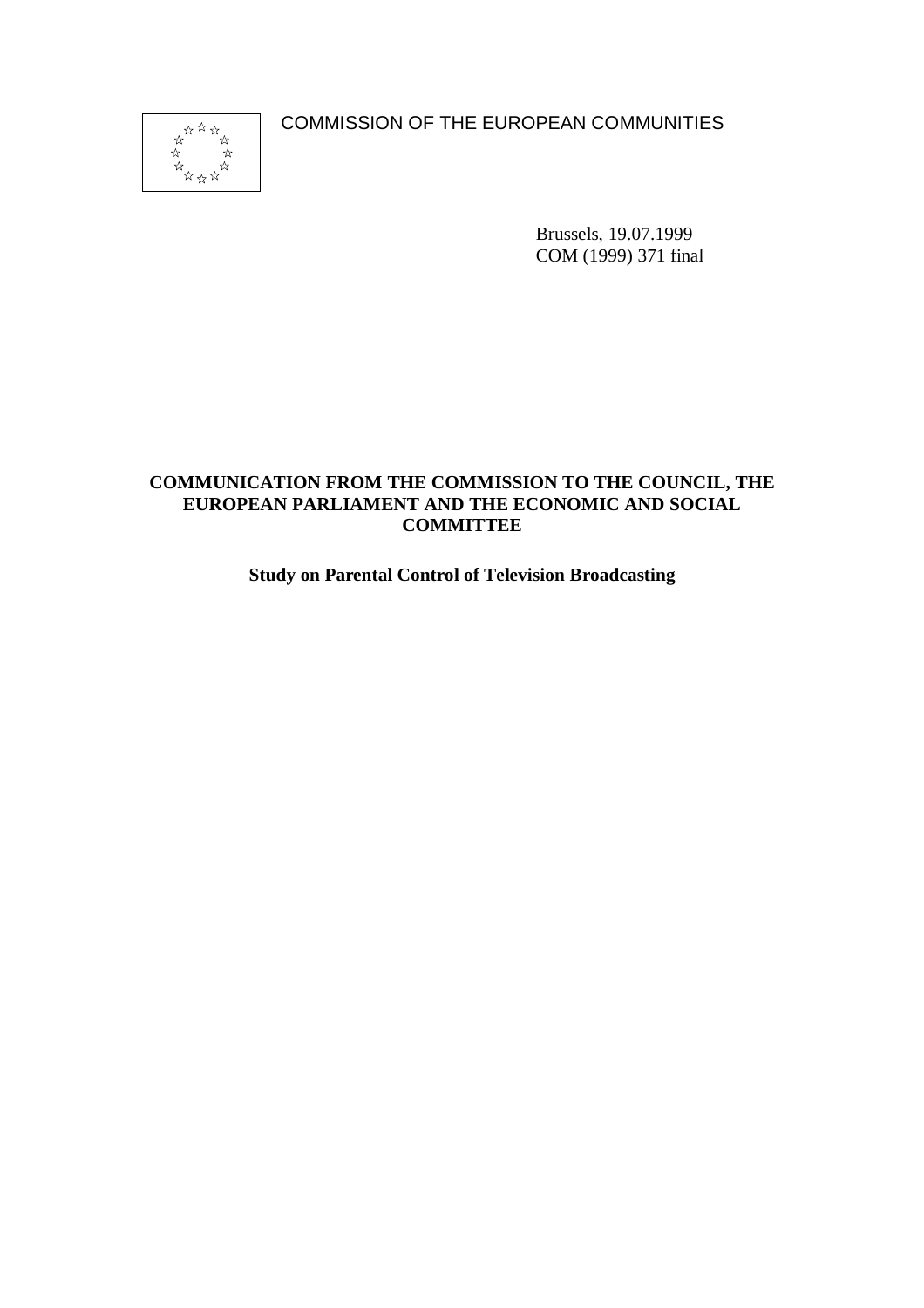### **INTRODUCTION**

Article 22b.2. of the amended Television Without Frontiers Directive<sup>1</sup> required the Commission to carry out an investigation of the possible advantages and drawbacks of further measures with a view to facilitating the control exercised by parents or guardians over the programmes that minors may watch. According to the Directive, this survey was to consider, inter alia, the desirability of:

- the requirement for new television sets to be equipped with a technical device enabling parents or guardians to filter out certain programmes;
- the setting up of appropriate rating systems<sup>2</sup>,
- encouraging family viewing policies and other educational and awareness measures,

whilst taking into account experience gained in this field in Europe and elsewhere as well as the views of interested parties such as broadcasters, producers, educationalists, media specialists and relevant associations.

The carrying out of this investigation constitutes a legal obligation for the Commission. The investigation has now been completed. The purpose of this Communication is to present its main results and recommendations, as well as the Commission's initial reactions.

### **BACKGROUND**

Following an open tender procedure, the contract for the study was awarded to the Oxford University Centre for Socio-legal Studies on 24 July 1998. The Report was published on the World Wide Web on 19 march 1999.<sup>3</sup> The Commission is pleased to note the high quality of the study and considers it to be a major contribution to the debate and the body of knowledge concerning the protection of minors and television broadcasting.

The Commission attaches a high importance to the protection of minors with regard to audiovisual content which is potentially harmful. Following the publication of the Commission's Green Paper on the Protection of Minors And Human Dignity in Audiovisual And Information Services<sup>4</sup> the Community adopted a Recommendation on the Protection of Minors and Human Dignity in Audiovisual and Information

<sup>&</sup>lt;sup>1</sup> Directive 97/36/EC of the European Parliament and of the Council amending Council Directive 89/552/EEC on the co-ordination of certain provisions laid down by law, regulation or administrative action in Member States concerning the pursuit of television broadcasting activities; OJ EC L202 of 30.7.1997, p. 60.<br>Rating systems assess the suitability of media (in this case television) content for particular

age groups.<br>
3 http://europa.eu.int/comm/dg10/avpolicy/key\_doc/parental\_control/index.html<br>
4 COM (96) 483 final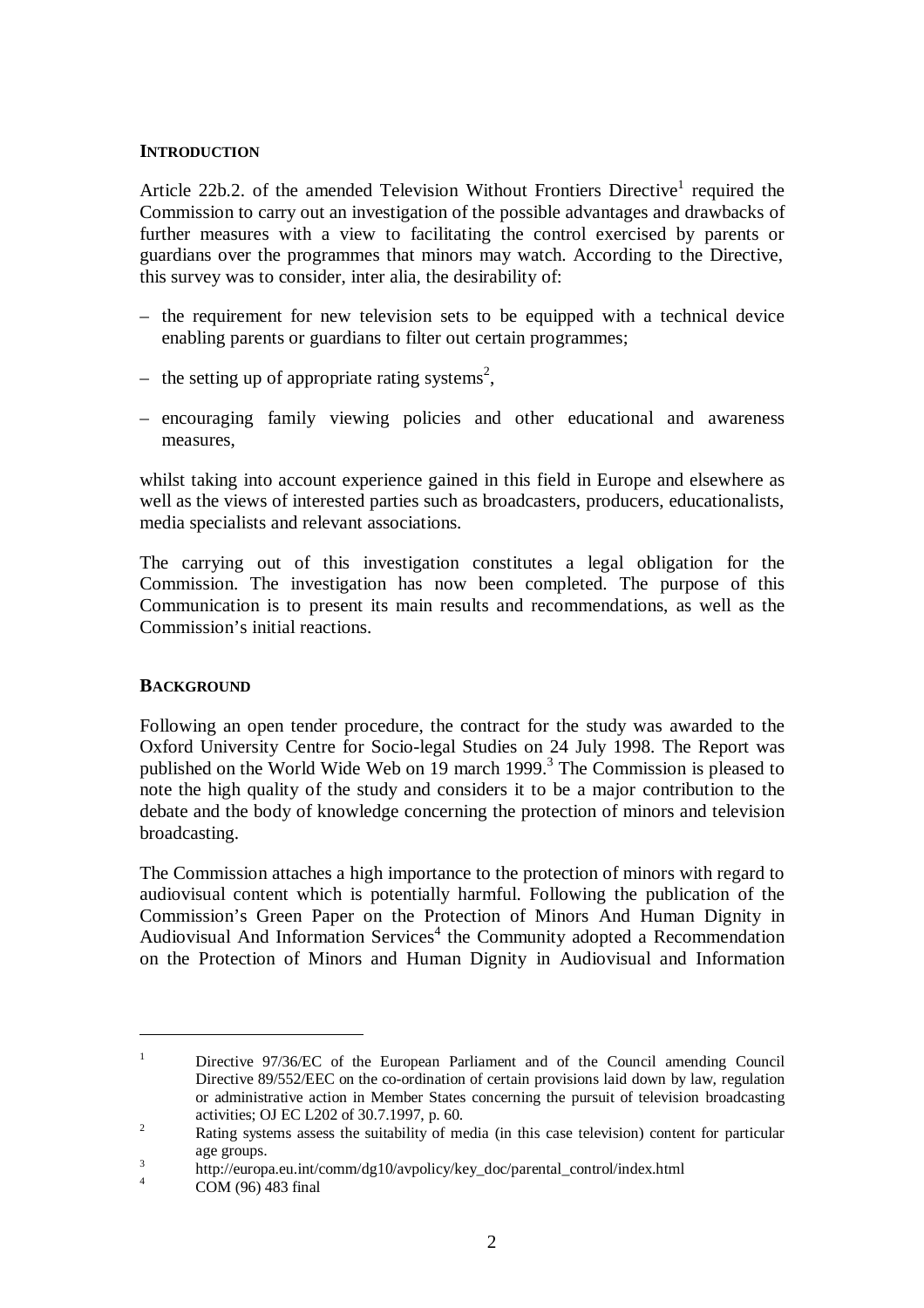Services on September 24th, 1998<sup>5</sup>. On 25 January 1999, on the basis of a proposal from the Commission, the Council also adopted an Action Plan on Promoting Safer Use of the Internet<sup>6</sup>.

The recently completed study reaffirms the importance accorded to the protection of minors by the Commission and confirms the view that a significant public interest lies in protecting children from viewing excessive television violence and other programming that may produce harmful effects. Children are presumed to be different from adults, to be more vulnerable, less able to apply critical judgmental standards, and more at risk.

## **THE MAIN CONCLUSIONS OF THE STUDY**

- The time in which the family as a single unit watches programming together has declined, and this process will be accentuated in a multi-channel, multi-set digital era. This change is occurring at the same time as an explosion in the number of available television channels in Europe, many of which are transnational channels. These developments make it more difficult for regulatory authorities to monitor the way broadcasters comply with programming standards based upon cultural sensitivities.
- The adoption of "V-chip" technology as used in the United States and Canada is not technically feasible in Europe. Moreover, since television broadcasting has already embarked on a transition from analogue to digital transmission methods, regulatory approaches in Europe should be based on the opportunities and capacities opened up by digital technology, which offers the chance to develop far more reliable, sophisticated and secure filtering systems.
- Technical measures alone cannot, at least for the foreseeable future, completely substitute for broadcaster responsibility with regard to the protection of minors. This is particularly true with regard to free-to-air television broadcasting. Current levels of broadcaster responsibility must therefore be maintained and methods such as the 'watershed'<sup>7</sup> remain effective in this context. However, with regard to encrypted services such as pay-TV, pay-per-view and video on demand and so on, technical devices could make a valuable contribution to ensuring that minors are not exposed to harmful content. Ensuring the effective operation of such systems also requires broadcaster responsibility.<sup>8</sup>

<sup>&</sup>lt;sup>5</sup> Council Recommendation of 24 September 1998 on the development of the competitiveness of the European audiovisual and information services industry by promoting national frameworks aimed at achieving a comparable and effective level of protection of minors and human dignity. (Official Journal L 270 of 07.10.1998, p.48).

 $h_{\text{1}}$ <sup>6</sup> Decision 276/1999/EC of the European Parliament and of the Council of 25 January 1999 adopting a Multiannual Community Action Plan on promoting safer use of the Internet by combating illegal and harmful content on global networks.<br><sup>7</sup> Broadcasting certain programmes late in the evening or at night.<br><sup>8</sup> With regard to conditional access systems, the Commission would also point out the

importance of the prevention and pursuit of piracy. Directive 98/84/EC of the European Parliament and of the Council of 20 November 1998 on the legal protection of services based on, or consisting of, conditional access (Official Journal L 320 of 28.11.1998, p.54-57).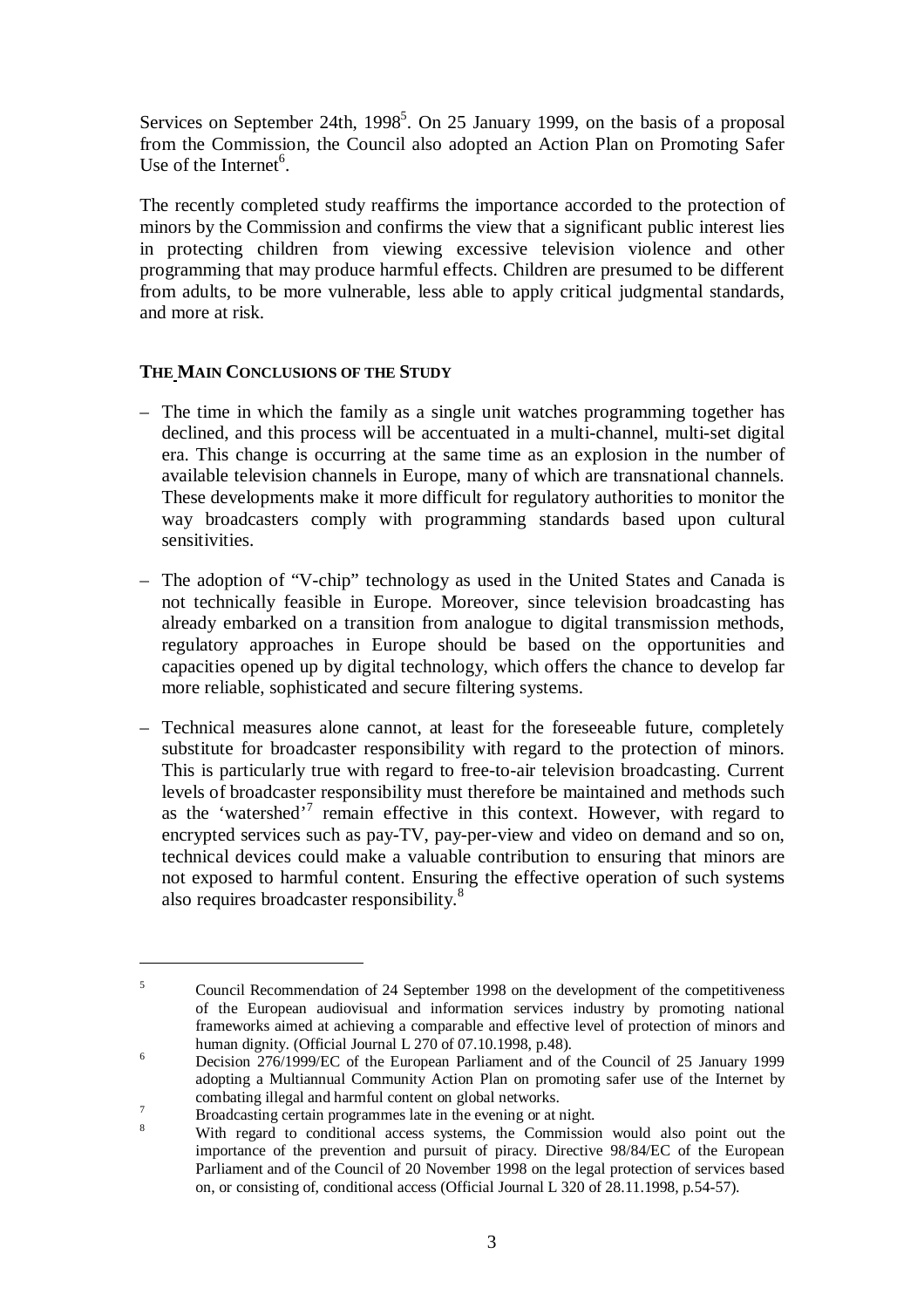- Open and interoperable technical standards for television sets and set-top boxes should be supported, since this would allow parents and guardians to choose from a range of filtering software reflecting different cultures and value systems. Equally important would be a standardised technical protocol for transmitting rating information about particular programmes: this would allow filtering software reflecting particular cultural values to filter pan-European broadcasting services. Given the transition to digital transmission, the study therefore recommends a *pluralistic* approach to filtering and rating systems.
- A harmonised approach to rating audiovisual content is ruled out by the great cultural diversity which characterises the European audiovisual market: however, drawing up *common descriptive criteria* would allow audiovisual content to be described in similar ways, whilst leaving the *evaluation* of such content to the competent national and regional authorities. This would facilitate comparability between the rating systems in operation in Member States and would allow technical devices to filter transnational television channels according to specific cultural norms but on the basis of the same (descriptive) information about each programme. The study also recommends that, to the extent possible, evaluative judgements should be based on transparent criteria, so that viewers may understand the basis for particular ratings.
- There is a need for rating systems used in the different media cinema, television, video games, Internet – to be brought more into line with each other and made more coherent. Children increasingly use all these media and, whilst the techniques for protecting minors may be different, there should be a consistent level of protection from harmful content.
- The study also places great emphasis on the importance of educational and awareness measures, in particular media literacy education and critical approaches to television viewing, for parents and children alike.

### **CONCLUSIONS AND FOLLOW-UP ACTIONS**

The study constitutes an important input to the evaluation of the application of the amended Television Without Frontiers Directive which, as laid down in Article 26 of that Directive, must be completed by 31 December 2000 (this evaluation may be accompanied by appropriate proposals for amendment of the Directive).

In addition to this, the Commission will, in the framework of its regular contacts with the Digital Video Broadcasting (DVB) Project, discuss the findings of the study. Starting from its origins in Europe, the Digital Video Broadcasting Group (DVB) has expanded into a global consortium with a membership of over 220 broadcasters, manufacturers, network operators and regulatory bodies in more than 30 countries worldwide. Developed by the market actors in an environment of self-regulation, DVB digital television transmission systems are being used all over the world. Their global success owes much to Europe's own diversity, which enabled the DVB to include all conceivable user requirements and specify technologies accordingly. The DVB is currently developing working an open second generation digital television receiver architecture, the Multimedia Home Platform.